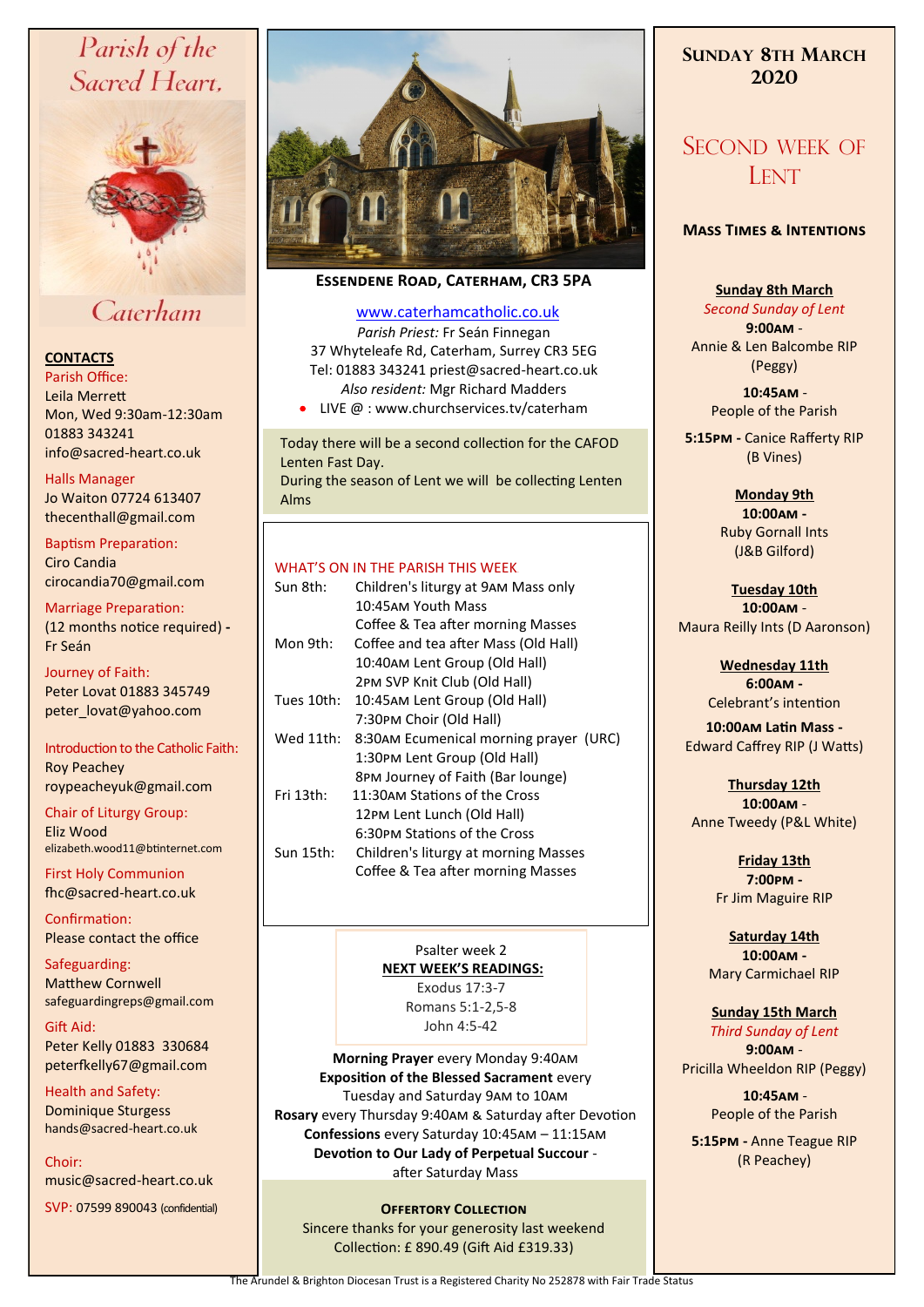# **L e n t e n A l m s**

The collection box for Lenten Alms will be in the Lower Sacristy door all money raised this Lent will be going to Madaba. Please just follow the arrow marked on the door Thank you

## **V o l u n t e e r s n e e d e d**

We are looking for more volunteers to clean our beautiful Church. If you could spare an hour or two ideally on a Monday morning (though other days could work), please contact the Office. We hope that it will become a nice social time also.

# **H e l p n e e d e d**

Are you able to offer light cleaning services to a couple in our Parish? The couple require one hour in the morning Monday to Thursday only. Tasks include washing up of breakfast crockery, making the bed for the day and wiping of kitchen surfaces. Please contact the office for further details.



**F a i r T r a d e** The Justice and Peace Group would like to thank you for supporting the FairTrade stall last Sunday. The sum of £253.00 was raised. We welcome you again at our next FairTrade stall in October.

# WEEK OF GUIDED PRAYER EPSOM & R E D H I L L D E A N E R Y

Sunday 15th - Friday 20th March 2020. This event is a valuable opportunity to explore different ways of praying in the midst of your daily life. A trained Prayer Guide will accompany you, listen, encourage and help you to explore ways to deepen your relationship with God through prayer. You can

meet your Prayer Guide at St Michael's, Ashtead, or St Joseph's, Redhill, at a time of day that suits you or in your home if you are housebound. The Week begins with an Opening Service on Sunday 15th March and will conclude with a Closing Service on Friday 20th March. The closing date for bookings is Mon-

one will be turned away. Booking forms are available at the back of the Church or you can email John Roberts, one of the co-ordinators, johnandmau@yahoo.co.uk, for more information or visit www.jesuit.org.uk/tags/week -guided-prayer.

day 24th February but no

# **G i f t A i d**

To all Gift Aid donors (both weekly envelopes and standing order): Your new envelopes for the new tax year will be available for collection at all Masses this Sunday. Please pick them up from the table in the porch, especially as the first envelope is for the Easter clergy offering.

For anyone wanting to join our Gift Aid scheme, forms and envelopes will be available also from the porch table. Our Gift Aid Organiser will be there if you have any queries.



# **S V P**

## **K N ITTING CLUB**

This month's session will take place on **Monday 9th March at 2pm**. Knitters of all levels are welcome. Come along and share your skills knitting for a good cause, as well as enjoying a sociable afternoon with a cup of tea / coffee and some homemade cake.

# FILM CLUB

# **A s p e c i a l f i l m f o r L e n t !**

'Mother Teresa of Calcutta' will be shown in two parts, on Monday 23rd and 30th March, at 2.00pm in the Old Hall. This beautiful and inspiring film about a life devoted to the poor, the sick and the forgotten is not one to miss. All are welcome.



ſ

Please pray for the soul of Margaret Monen RIP who passed away recently. May her soul rest in peace.

# **J o u r n e y o f F a i t h**

This week we think about prayer. Join us – and also for our consideration of the readings for next Sunday. All welcome! 8.00p.m. Wednesday 11th March, in the Bar Lounge Whether your Lent is a good one or not – end it in the best way possible. - Join us for a mini retreat! Come for an enjoyable few hours! Saturday, 4th April in the Centenary Hall. Free!



**Your Prayers are requested for the following people who are ill or housebound**: Jane Hill; Jimmy Mullen; Eileen, Mel & Rose Lattimore; Bryan Smith; John Gilford; Tabitha Harrison; Joe Kelly; Charmaine Wise; Breda Sharpe; Richard Sowa; Val Williams; Emma Newton; Charley Lunn; Ursula Koh; Riche Ahearne; Enny Martin; Tony McCoy; Fr John Hartley; Yvonne Perera; Maribel Chambers, Patricia Howlett, Sue Myers, Gloria Conroy, Reef Albert, Liz Leake & Peggy Wheeldon.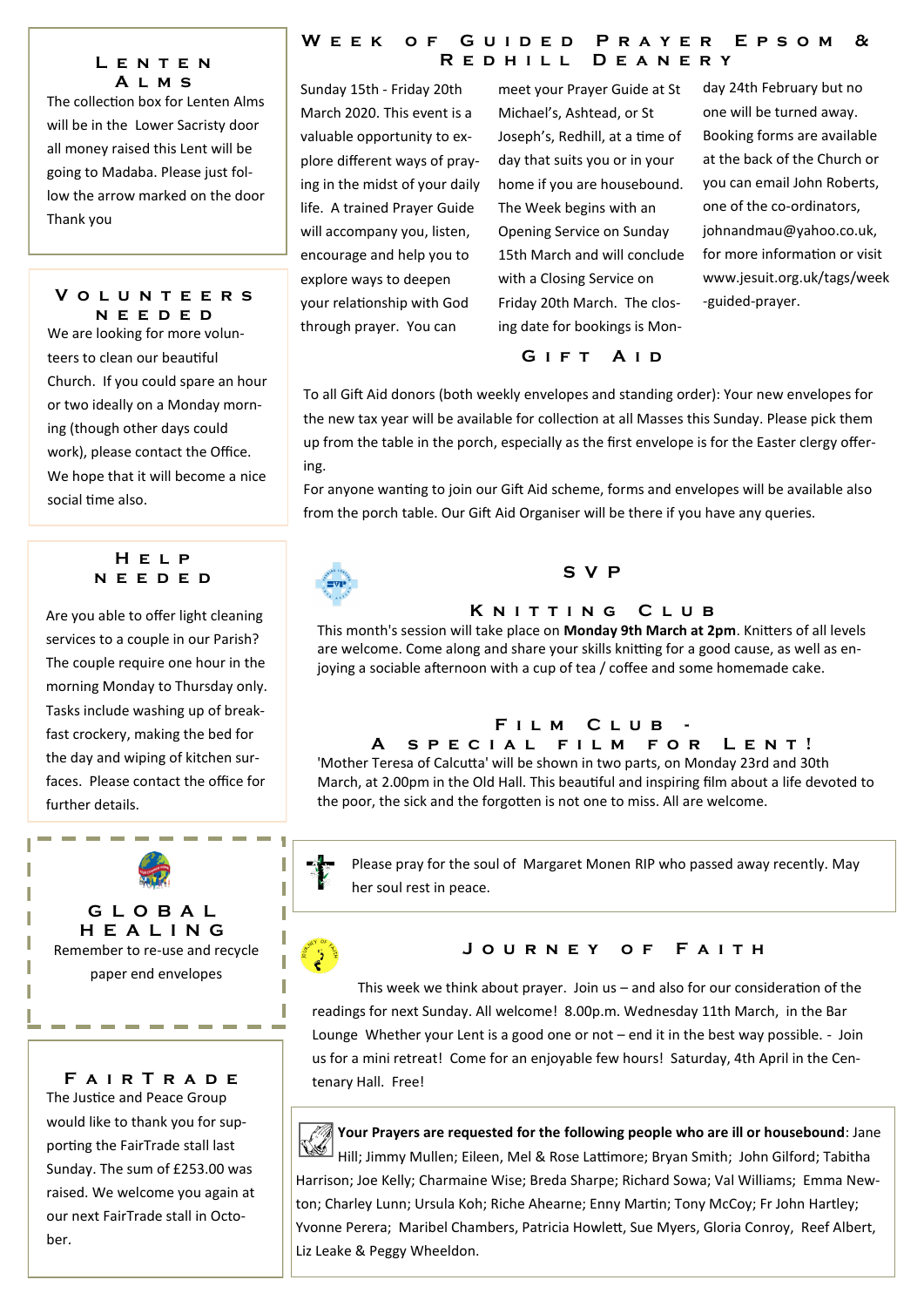**L e n t G r o u p s 2 0 2 0**

*M a k e a n e ff o r t t h i s L e n t !*

Come together to think and pray. Group meetings in Lent:

Monday 10.40am, Old Hall

Tuesday: 10.45am, Old Hall

Wednesday 1.30pm, Old Hall

Wednesday 8pm, Bar Lounge

Thursday 11.00am URC Church, Caterham Valley

Friday: Stations of the Cross at 11:30am followed by 12pm Lent Lunch, Old Hall & Stations of the Cross at 6:30pm

Sunday 7.30pm, Godstone

There are sign-up sheets in the church porch – (so the leader knows how many books they need)

If you are unable to commit to one, because of shift work, come to whichever you can. (There is a list of contact numbers on the notice board in the porch). Alternatively, there are a selection of books available in the shop or get together with friends and/or family for your own group, (or maybe just come to the weekly stations of the cross.)

# **L e n t D e v o t i o n s**

During Lent the Stations of the Cross will take place on Fridays at 6.30 pm led by Fr Seán and also at 11.30 am followed by a lent lunch in the Old Hall.

At 11.30 am each week the Stations will be led by a different Parish Group:

13th March the Justice & Peace Group

20th March SVP

27th March The Catenians

If you would like to help or contribute to the lent lunches please contact the office.

## **D o u b l e C C l u b**

Well done to the winners of the Double C Club for March £70 Mrs Sue Golder £50 Charley Lunn £30 Mr and Mrs L Daniels

#### **B o o k s e t c**

There are books, a calendar and Easter Cards which will help to guide you through Lent plus for the children a lent calendar, a mobile, activity books and stories. Come into the shop and browse. Nothing scary and some to make you smile. All at low prices.

## **B a r S t a f f**

We are looking to increase our bank of bar staff in our parish club. Ah hoc and casual hours are available. Please contact Jo Waiton our Halls Manager at thecenthall@gmail.com if you are interested.

## **'Ecumenical Mental Health Project'**

Green for Go! Go for Help! Please see the poster on the Church notice board giving details of services available for people in crisis. This time of year can be difficult for many people, these contacts might help the person sitting next to you in the church or someone you meet in the street. As you leave the church why not take a photo of the poster to store on your phone? If you are interested in the Mental Health Project do get in touch: catherine.martindale@abdiocese.org.uk'

#### POLITE NOTICE

Please could we ask group leaders and parishioners not to stick notices to the walls in the porch. It is very hard to remove adhesives of any kind from the marble walls. Many thanks